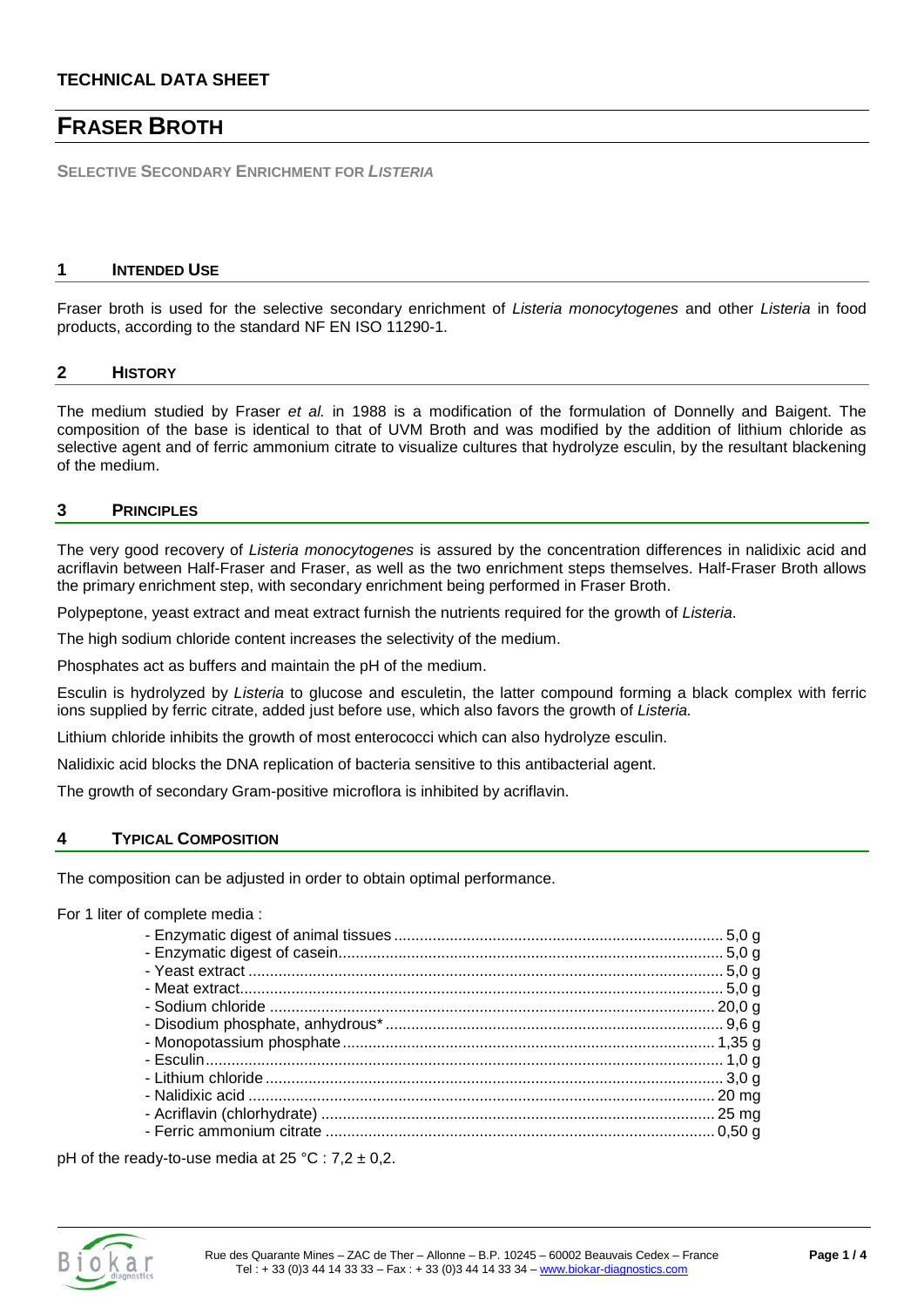|  | For 55 g of dehydrated base media BK133 |  |  |
|--|-----------------------------------------|--|--|
|  |                                         |  |  |

#### For 55 g of dehydrated base media BK115

\* NOTE : Equates to 12 g of Disodium hydrogen phosphate dehydrate.

# **5 PREPARATION**

### **Use of dehydrated base media BK115**

- Dissolve 55,0 g of base media (BK115) into 1 liter of distilled or demineralized water.
- Stir slowly until complete dissolution.
- Dispense into tubes at 10 mL per tube.
- Sterilize in an autoclave at 121 °C for 15 minutes.
- Cool to room temperature.
- Add 0,1 mL of a sterile solution of ferric ammonium citrate at 5 % (BS059 or BS062) to each broth tube.

### **Use of dehydrated base media BK133**

- Dissolve 55,0 g of base media (BK133) into 1 liter of distilled or demineralized water.
- Stir slowly until complete dissolution.
- Dispense into tubes at 10 mL per tube.
- Sterilize in an autoclave at 121 °C for 15 minutes.
- Cool to room temperature.
- Reconstitute the freeze-dried selective supplement for Fraser (BS031) with 5 mL of a 1:1 ethanol / sterile distilled water solution.
- Mix well, avoiding foam formation.
- Add 0.1 mL of the reconstituted supplement (BS031) to each broth tube.

### **6 INSTRUCTIONS FOR USE**

- Into tubes prepared as above, or into ready-to-use broth tubes (BM013), transfer 0,1 mL of the primary enrichment broth.
- Mix well.
- Incubate for  $24 + 2$  hours at  $37 + 1$  °C.

#### For one vial of supplement BS031

- Nalidixic acid ....................................10,00 mg - Acriflavin (chlorhydrate)......................12,5 mg
- Ferric ammonium citrate........................0,25 g

| For a tube of liquid supplement BS062 (10 mL) |
|-----------------------------------------------|
|                                               |
|                                               |

| For a vial of liquid supplement BS059 (90 mL) |  |
|-----------------------------------------------|--|
|                                               |  |

- Ferric ammonium citrate..........................4,5 g

 **Reconstitution : 55,0 g/L**

 **Reconstitution : 55,0 g/L**

 **Sterilization : 15 min at 121 °C** 

 **Sterilization : 15 min at 121 °C** 

 **Inoculation : 0,1 mL into 10 mL** 

 **Incubation : 24 h at 37 °C**

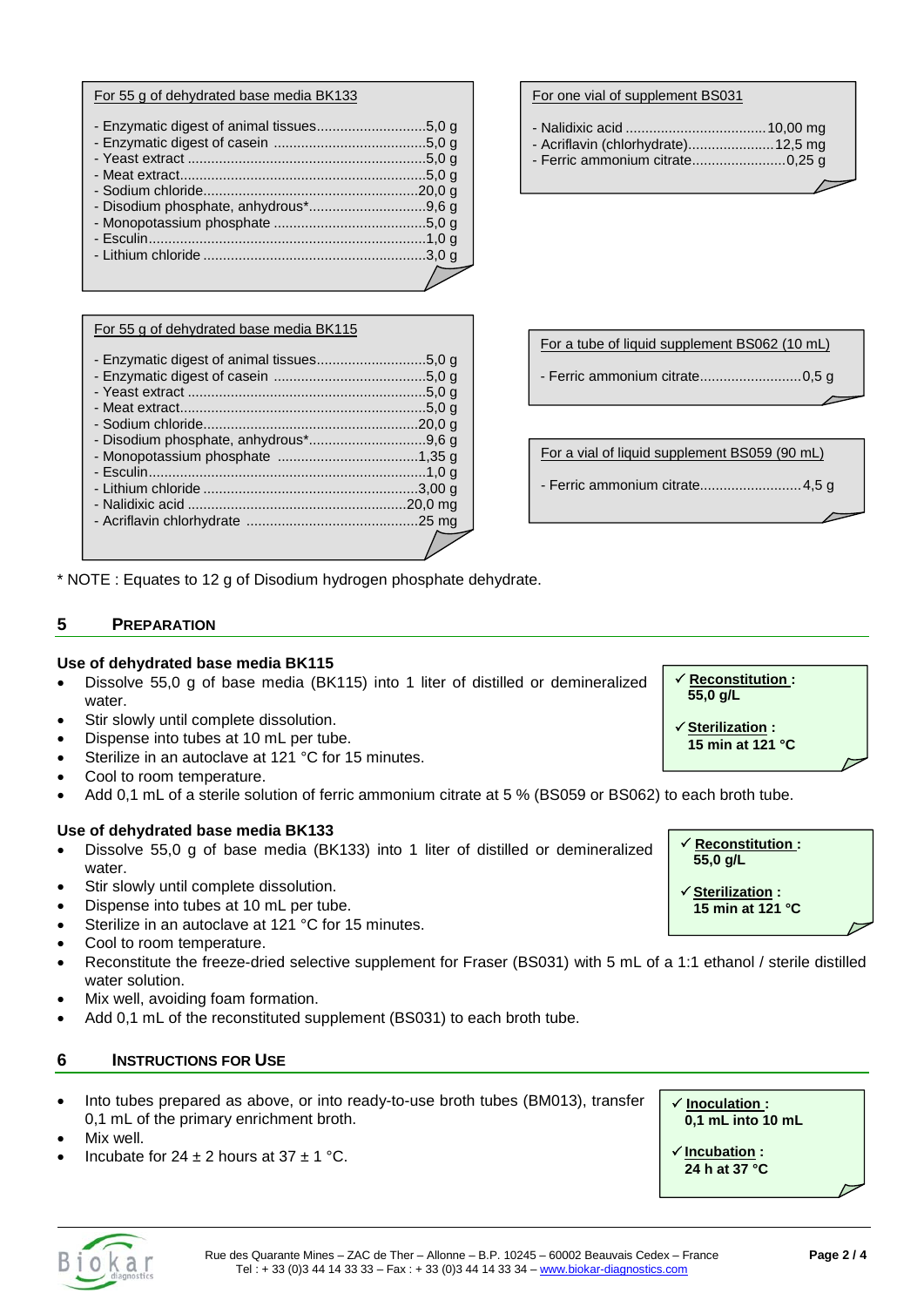# **7 RESULTS**

Re-inoculate all tubes (black or not) onto COMPASS *Listeria* Agar (BM123) and onto a second media of choice (PALCAM or Oxford).

#### **NOTE**

Blackening of the cultures indicates a presumptive presence of *Listeria*. However, certain bacterial strains hydrolyze esculin, (notably enterococci), and can lead to blackening of the media.

# **8 QUALITY CONTROL**

**Dehydrated media** : yellowish powder, free-flowing and homogeneous. **Prepared (complete) media** : yellow-amber solutions with bluish reflections.

Typical culture response after 48 hours of incubation at 37 °C, then re-inoculation onto COMPASS *Listeria* Agar :

| Microorganisms                                                                                                 | <b>Growth</b>                          |
|----------------------------------------------------------------------------------------------------------------|----------------------------------------|
| Listeria monocytogenes 4b WDCM 00021<br>+ Enterococcus faecalis WDCM 00087<br>+ Escherichia coli WDCM 00013    | > 10 characteristic colonies           |
| Listeria monocytogenes 1/2 a WDCM 00109<br>+ Enterococcus faecalis WDCM 00087<br>+ Escherichia coli WDCM 00013 | > 10 characteristic colonies           |
| Enterococcus faecalis WDCM 00087<br>Escherichia coli WDCM 00013                                                | $<$ 100 colonies<br>Inhibited, score 0 |

## **9 STORAGE / SHELF LIFE**

**Dehydrated base media (BK115) :** 2-30 °C. **Dehydrated base media (BK133) :** 2-30 °C. **Sterile 5% solution of ferric ammonium citrate :** 2-25 °C. **Selective supplement for Fraser broth** : 2-8 °C. **Ready-to-use media in tubes :** 2-8 °C, shielded from light. The expiration dates are indicated on the labels.

**Prepared base media BK115 (\*) :** 180 days at 2-8 °C, shielded from light. **Prepared base media BK133 (\*) :** 180 days at 2-8 °C. **Complete prepared media in tubes (\*) :** 1 month at 2-8 °C, shielded from light. **Rehydrated selective supplement BS031 (\*) :** 30 days at 2-8 °C, shielded from light. (\*) Benchmark value determined under standard preparation conditions, following manufacturer's instructions.

# **10 PACKAGING**

| Dehydrated FRASER broth base (without ferric ammonium citrate) :                                      |  |
|-------------------------------------------------------------------------------------------------------|--|
| Sterile solution of 5% ferric ammonium citrate :                                                      |  |
| Dehydrated FRASER broth base II (without ferric ammonium citrate nor nalidixic acid nor acriflavin) : |  |
| Freeze dried selective supplement (with ferric ammonium citrate, nalidixic acid and acriflavin) :     |  |
| Ready-to-use media in tubes :                                                                         |  |